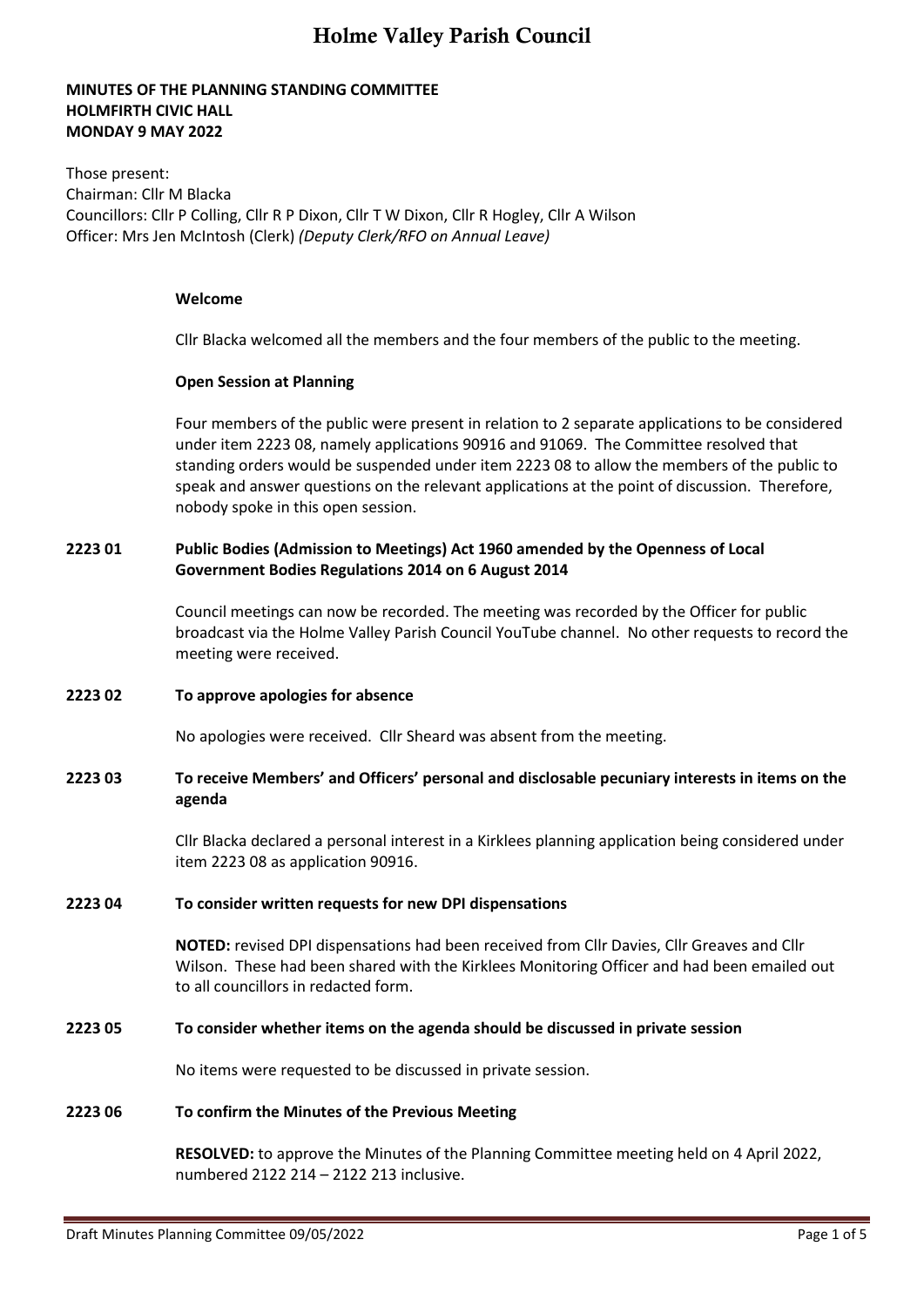### **2223 07 Completed Kirklees Planning Applications List**

**NOTED:** The Planning Committee noted List 2021/12 updated with the views of the Committee.

### **2223 08 New Planning Applications – Kirklees Council**

Members considered new or amended applications received by Kirklees Council from 28 March 2022 to 2 May 2022 inclusive – List 2223/01.

Standing orders were suspended to allow the four members of the public to report on the specific planning applications which concerned them as they arose.

**RESOLVED:** That the Planning Committee's comments on the above applications be forwarded to Kirklees Council by the Clerk.

### **2223 09 Kirklees Council – Planning Officers' Decisions**

**NOTED:** The Planning Committee noted the list of Decision Notices issued by Kirklees Council for the period 28 March 2022 to 2 May 2022 inclusive.

**NOTED:** The Planning Committee commended the work of the Deputy Clerk for his work in tracking the issuing of Decision Notices.

Clerk to enquire further regarding application 93790 to establish if building work is due to commence on site.

### **2223 10 Neighbourhood Planning**

i. **NOTED:** The Planning Committee noted that arrangements have been made for presentation of hard copies of the Holme Valley Neighbourhood Development Plan to Councillors - with covering note - at the Annual Council Meeting 16 May 2022.

Cllr Hogley reported that she had attended a meeting of the Holmfirth Business Association, accompanied by the Clerk, to answer queries concerning the NDP. This had been a useful exercise to correct some misunderstandings about the scope and purpose of the NDP and reinforce its use as a planning tool.

ii. It was reported that, having received no reply from Nick Grimshaw, Team Leader Conservation at Kirklees Council, regarding the proposed listing of Non-Designated Heritage Assets (NDHAs) and conservation area appraisals, the Deputy Clerk had sent a follow-up email to try and get a response. An automatic email reply was received, stating that Nick Grimshaw had retired and left Kirklees Council and suggested a few alternative contacts. The Deputy Clerk re-sent the letter to the Conservation and Design team at this stage.

**NOTED:** The Deputy Clerk was to be commended for the letter sent to the Conservation and Design team.

The Planning Committee now needed to give time for a response to be received, the letter having been dated 2 May 2022.

## **2223 11 At-site Notices of pending Planning Applications**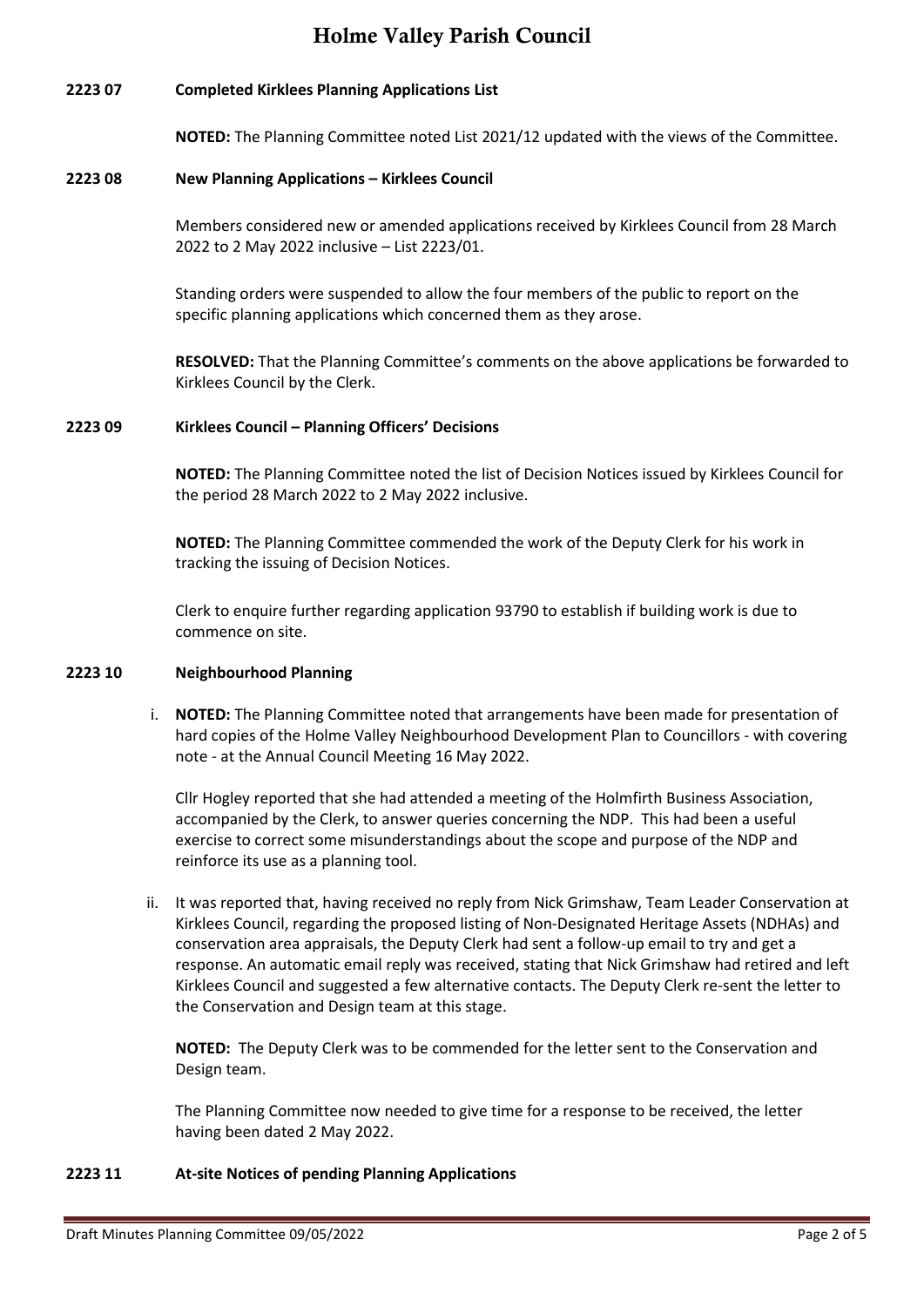**NOTED:** The Deputy Clerk's email to Kirklees Planning inquiring as to whether Kirklees had plans to reintroduce "lamppost-notices" as a way of notifying people of pending planning applications in their neighbourhood.

**NOTED:** That a response had been received and forwarded to the Committee in reply to the Deputy Clerk's email to Kirklees Planning.

Cllr Blacka to draft a condensed summary of the relevant information to be uploaded to the HVPC website and linked to the HVPC Facebook page.

### **2223 12 Reviewing Parish Council Outcomes**

- i. **NOTED:** The Deputy Clerk had made further contact with Zoe Stewart, the Project Manager Small Centres, inviting her to a future Planning Committee meeting at a date to be determined, and had inquired about project timeframes.
- ii. With regards to 20MPH Zones, the Deputy Clerk's letter to Kirklees Highways to arrange a meeting with members of the Highways team to discuss the viability of creating 20mph zones in our village centres was forwarded by Mark Scarr to Liz Twitchett, Operations Manager for Road Safety. Having received no communication from her after some weeks, the Deputy Clerk again contacted Mark Scarr 28 April. No further communication had been received prior to the agenda being posted.

There is no date set as yet for a meeting with Liz Twitchett. The intention is to raise concerns at the meeting and agree a plan of action.

Cllr Wilson had attended an event about establishing village centre and residential areas as 20mph zones called [20's Plenty for Us!](https://vimeo.com/605870288) Cllr Wilson reported that this is a voluntary organisation promoting the establishment of 20MPH 'Zones'. A speed 'Zone' is not the same to a legal speed 'Limit' – therefore, there is no policing of the zones as such. Cllr Wilson to disseminate his notes from the meeting.

**NOTED:** Correspondence between the Deputy Clerk and Kirklees Highways team.

Deputy Clerk to write to all 6 Kirklees Holme Valley Ward Councillors setting out the establishment of 20MPH zones as an issue HVPC wishes to pursue.

Deputy Clerk to contact Liz Twitchett to organise a meeting regarding establishing 20MPH zones in the Holme Valley. All Parish councillors to be invited to the meeting.

### **2223 13 Peak District National Park Authority**

- i. **NOTED:** Planning Applications List 2122/04PD updated with the views of the Committee.
- ii. The Committee considered new or amended applications received by the Peak District National Park Authority Council from 28 March 2022 to 2 May 2022 inclusive – List 2223/1PD.

**RESOLVED:** That the Planning Committee's comments on the above applications be forwarded to the Peak district National Park Authority by the Clerk.

- iii. **NOTED:** The Committee noted the list of Decision Notices issued by the Peak District National Park Authority for the period 28 March 2022 to 2 May 2022 inclusive.
- iv. **NOTED:** The communication from the Peak District National Park Authority on the formal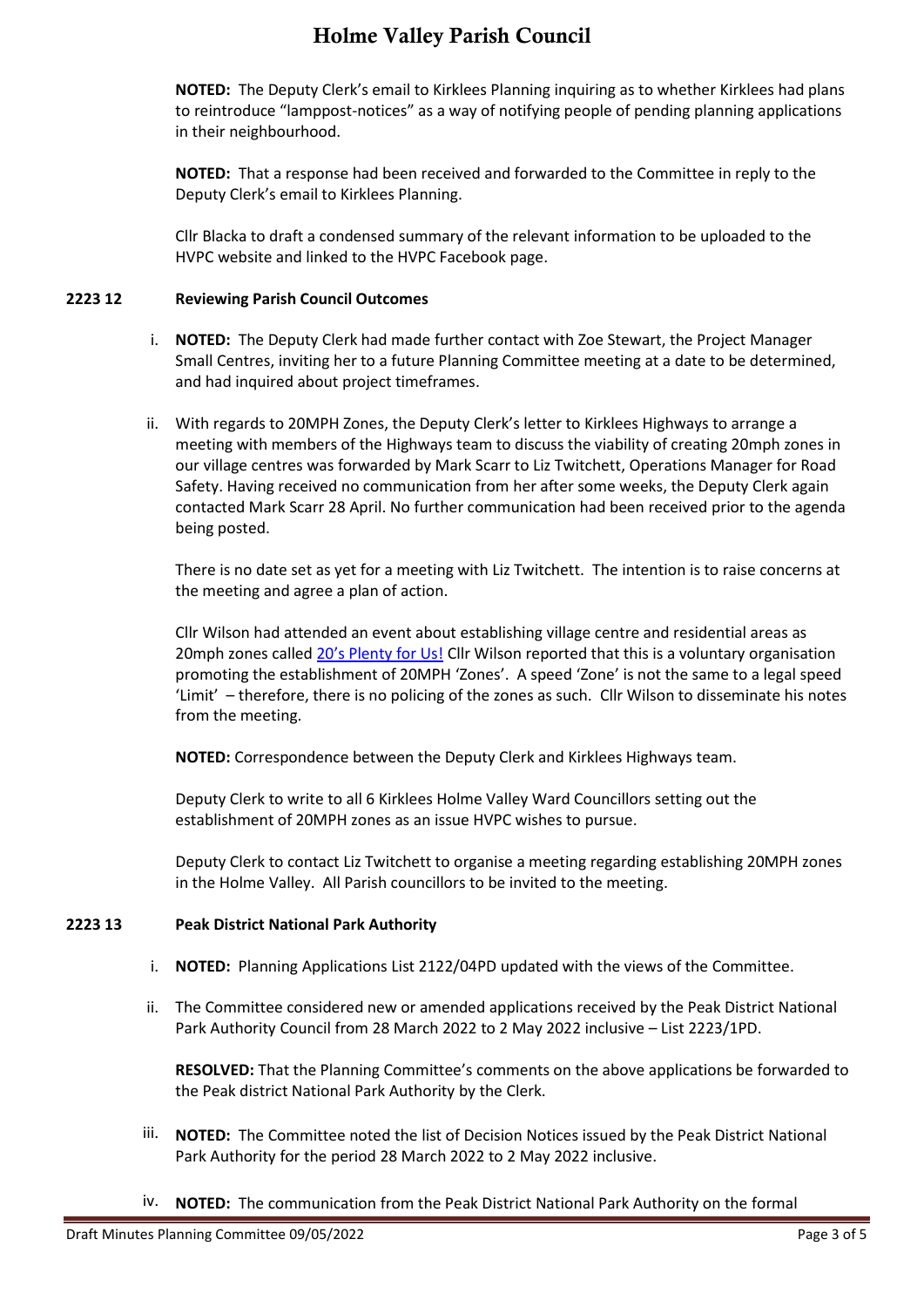adoption of the [Conversion of Historic Buildings Supplementary Planning Document.](https://www.peakdistrict.gov.uk/__data/assets/pdf_file/0026/417572/Conversion-of-Historic-Buildings-SPD.pdf) The date for submissions to the High Court is 5<sup>th</sup> July 2022.

v. **NOTED:** The Deputy Clerk submitted the Parish Council's response to the Government's consultation on the Glover Report 'Landscapes Review – National Parks and Areas of Outstanding Natural Beauty.'

### **2223 14 Ongoing Highways campaigns**

### i. **Concerns of local residents regarding speeding and noise pollution Woodhead Road Holmbridge to Holme**

No further actions at this time. Deputy Clerk to pursue.

### ii. **Campaign for a Safer Magdale**

Deputy Clerk to request an update from Kirklees.

### iii. **Hade Edge Road Intersection**

The Chair reported that a meeting with Ward Councillors had not taken place to date. Residents are dismayed at the lack of progress.

### iv. **Burnlee Road Closure**

No further action planned at this time.

### v. **Ramsden Road**

A response from Will Acornley awaited.

Deputy Clerk to chase feedback and point to the recent Traffic Regulation Order for Cheese Gate Nab as an example of the action the HVPC would like to see enacted.

### vi. **Town End Road**

**NOTED:** The Deputy Clerk's letter to Mark Scarr, Head of Kirklees Highways, regarding the longstanding blockage on Town End Road, Wooldale, asking for support to fix this hazardous situation.

### vii. **Green Lane Closures in the Holme Valley**

Progress with the use of Traffic Regulation Orders (TROs) to close Holme Valley lanes to 4x4s in the Hepworth/New Mill area was reported. Issues for residents regarding these lanes near Cheese Gate Nab were considered by the Parish Council in March 2021 and the Parish Council wrote to Rob Dalby after that meeting asking him to consider a traffic or public space order.

**NOTED:** A Traffic Regulation Order had been put in place regarding lanes near Cheese Gate Nab.

### **2223 15 Publicising the work of Holme Valley Parish Council**

i. **NOTED:** The Deputy Clerk had publicised the notices with regard to the footpaths at Sands and at Wolfstones, as instructed by the Committee.